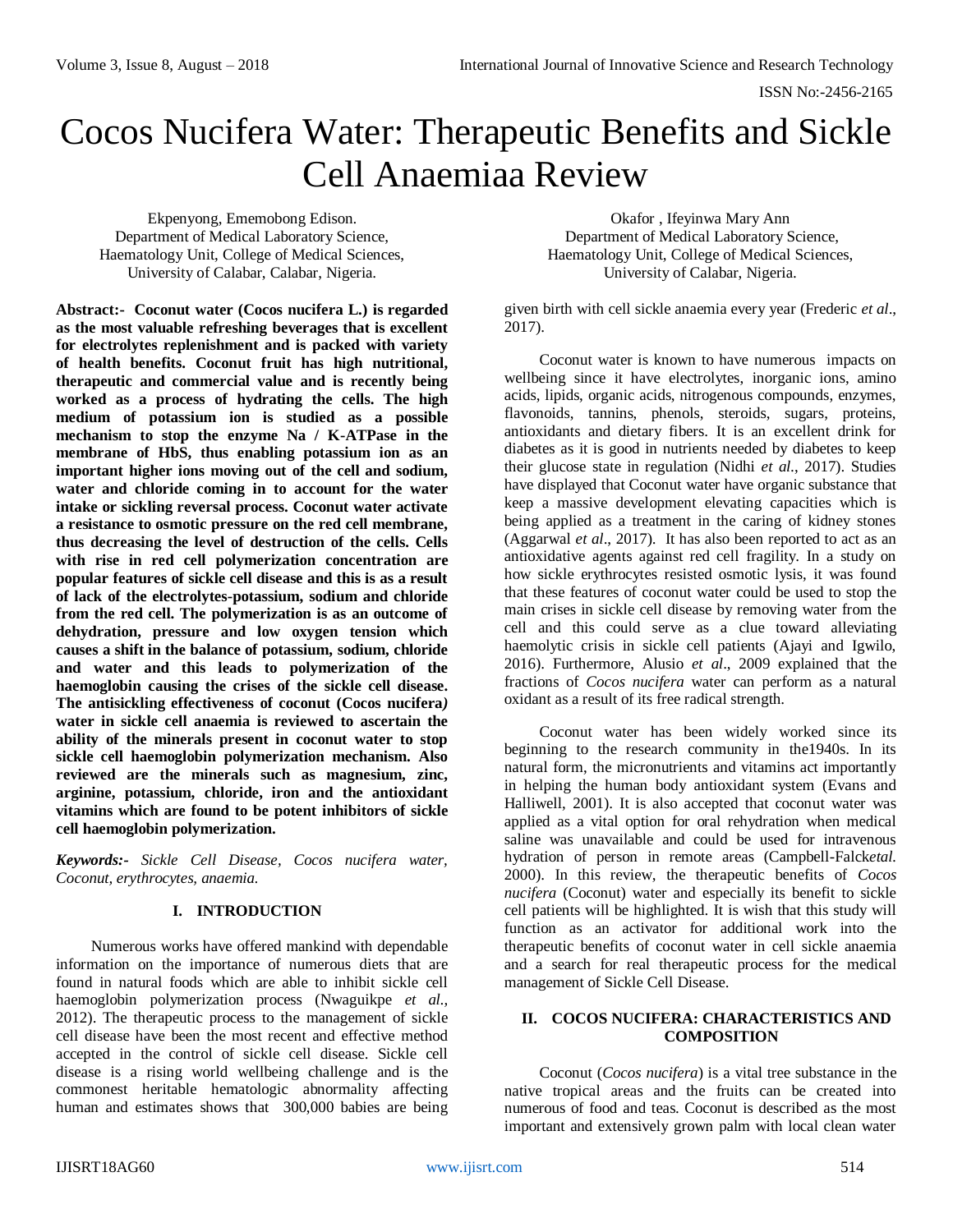found in the undeveloped coconut fruit also termed as "water endosperm". It is clear, it also have adequate quantity of amino acids, proteins, glucose, and antioxidant (Jean *et al.,*  2009). Cocos *nucifera*, the botanical name of palm coconut is a vital member of the Arecaceae *palmae* and the only kind of the genus *Cocos.* 

Every part of the plant is useful as it is grouped as "Functional food" as a result it provide numerous wellbeing and economic advantage. In countries like Nigeria, coconut substance are described to be used against harmful substance and are able to remove dangerous and risky materials (Aiyeloja and Bello,2006) while it is used as a religious symbol in Asia, especially in India (Alexia et al., 2012). It is also used for decoration or horticulture in Oman and United Arab Emirates (Coconut Research Center, 2004). The trunk and leaf offer constructing substance, the root is applied as mouthwash and as medicine for diarrhea and dysentery (Corleone, 2017). The husk or coir is processed into ropes, carpets, mats, geotextile and sacks, as substance for boats and fiber for building materials (Alexia *et al.,* 2012). Also as a growth supplement in tissue culture/micro propagation (Jean *et al.,* 2009). Ceremonial gifts especially in India (Rethinam and Kumar, 2001) and can be processed into vinegar (Bourdeix *et al.,* 2003) or wine (Augustine, 2007). The massive brown shell can be assessed into very standard activated substance - charcoal. The inner portion of the fruit is grouped into two edible parts; a white kernel meat and a clear liquid called coconut water (Alexia *et al.,* 2012).

## **III. COCONUT (COCOS NUCIFERA) WATER AS MEDICINE**

Coconut water is an ancient tropical beverage that is highly valued due to its nutritional and medicinal (therapeutic) properties. It is a power house of natural electrolytes, vitamins, antioxidant, minerals, trace element, amino acids, enzymes and phytonutrients and is low in sugar but pleasantly sweet (Unagul *et al.,* 2007). Coconut water is consisted of numerous bioactive enzymes which are phosphatase, catalase, dehydrogenase, RNA polymerase, diastase, and peroxidase. These substances are vital for generating energy, breaking down harmful growth, and aiding cell development, conversely these substances aid in digestion and metabolism (Fonseca *et al.*, 2009).

The natural and sterile liquid carries a good amount of electrolytes; potassium, sodium, magnesium and phosphorus. These electrolytes aid restore electrolytes lack in the system as a result to dehydration, vomiting, loose stool and diarrhea (Umesh, 2009). Its liquid is also an excellent source of vitamins - biotin, niacin, folic acid, vitamin C and B –which are folate, thiamin, riboflavin and pyridoxine. These substances are vital in that the human system need them for enzymatic and cellular functions (Depeint *et al*., 2006).

Because Coconut water is isotonic, sterile and very similar to blood plasma with Osmolarity of 300mOsm-l which is slightly lower in Sodium ions than that of WHO stated ORS substance, it has been used as intravenous fluid under certain emergency situations (Campbell- Falck *et al., 2000*). New work on the application of coconut water as an intravenous fluids has shown it to compare favorably with commercial intravenous solutions. Coconut water has no harm effect on the red blood cells, is non allergenic, and is readily accepted by the human system and it has been displayed to be adequate as commercial electrolytes substance in prolonging survival times in sick patients (Bruce and Vermen, 2015.).

Because its electrolytes is likely to human plasma, it has been recognized internationally as a natural sport drink for oral rehydration (Probhakar and Mohana, 2014). As an intravenous solution. Anzaldo *et al.*, 1985 inject (500-700) ml of coconut water into nine volunteers' individuals and did not observed any important alteration either in the electrolytes constituents of the blood or in blood pressure, pulse level or breathing. However, Campbell- Falck, (2000) stated that coconut water is not an ideal solution for prolonged resuscitation but may function as a quick option in emergency. This rich isotonic solution is given to ill person with loose stool in tropical remote areas to replace loss of fluids from the GIT tracts and to decrease the need for hospitalization. The presence of another functional composition like amino acids, fatty acids, minerals may account the high in osmolarity.

One of the benefits related with coconut water that is of importance is its ability to reduce cholesterol levels as well as reduced blood pressure. However, a 3 weeks study on the intake of coconut water in rats resulted in the animal having reduce blood pressure and also decreased total cholesterol and free fatty acids (Bhagya *et al*. 2010). Coconut water has also been reported to have high antioxidant features that can aid protect the body from numerous abnormal growth (Manna *et al.,* 2014).

# **IV. ANTI- HYPERGLYCEMIC ACTIVITY**

Coconut water improves the function of insulin and regulates blood sugar. Studies have shown that coconut water are directly connected with insulin receptor function and can significantly lower the chances of diabetic episode. Coconut water is seen to help remove signs and decrease wellbeing danger related with increased glucose by elevating insulin release and application of blood glucose. In a study of diabetic rats treated with coconut water, it shows that coconut water controlled adequate blood glucose state compared to other animals not treated with coconut water and it also helps to balance blood glucose and insulin levels (Pinto *et al*., 2015). A similar work showed that the animals had reduced state of haemoglobin, an assessment of prolonged situation of blood glucose regulation (Pinto *et al.,* 2015).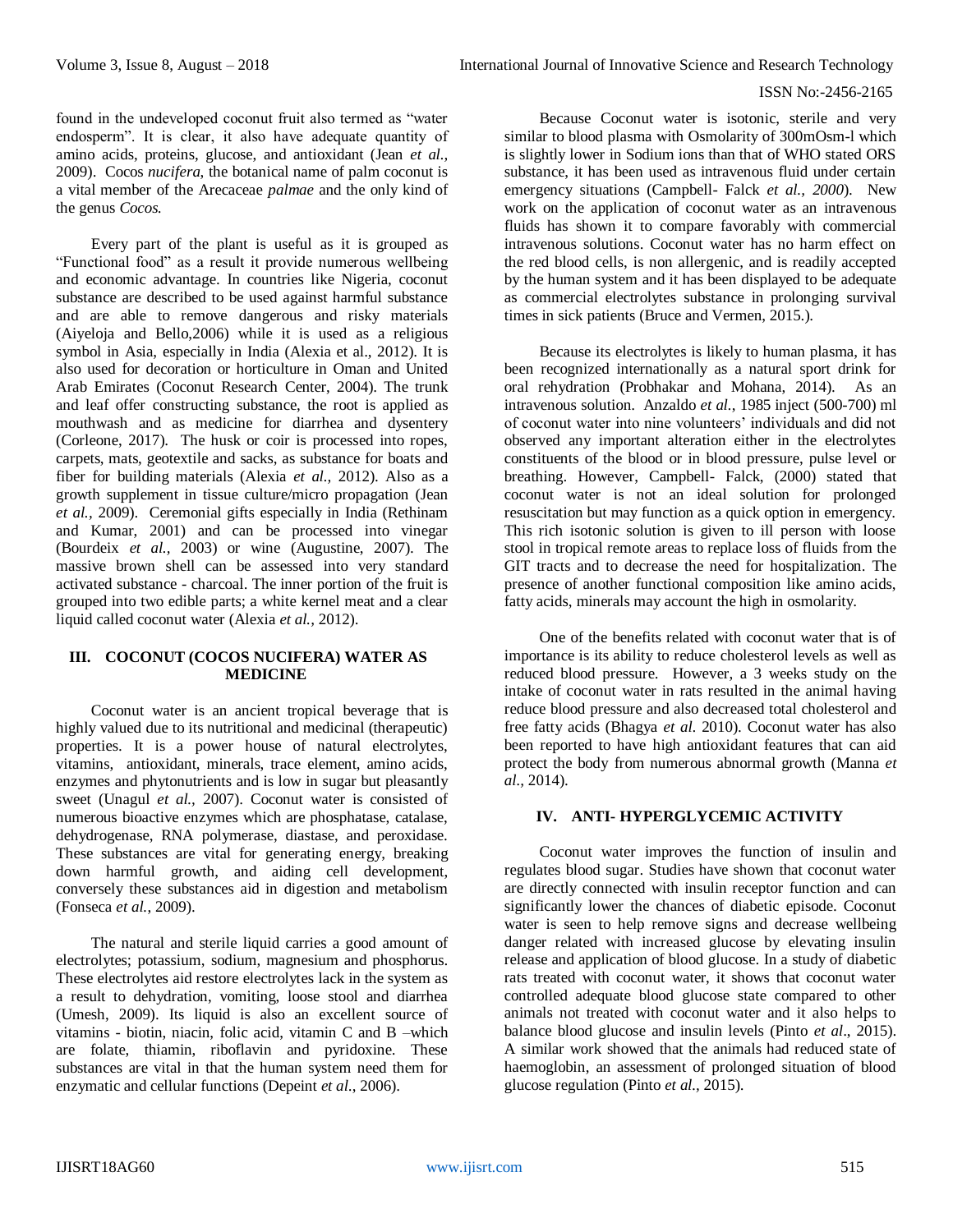In another study of diabetic animals being treated with ethanolic extract of coconut water, the results showed that the pretreated diabetic rat maintained better blood sugar level than diabetic rats not treated with coconut water (Nidhi *et al*., 2017). Another study have shown coconut water to be able to reduced blood glucose state and elevate other wellbeing signs in diabetic animal (Preetha *et al.,* 2015). In furtherance, it is an absolute source of magnesium which has been displayed to elevate insulin activity and reduce blood glucose state in individual with type 2 diabetes and prediabetes (Rodriquez and Guerrero, 2003).

# **V. KIDNEY STONES TREATMENT**

"Coconut water is good at clearing Urinary path" says Ayurvedic medicine of India. It is stated to remove bladder contamination, clear hepatic stone and elevate kidney function. Clinical work has displayed intake of coconut water to be very adequate in dissolving kidney stone (Bruce *et al.,*  2008). The use of coconut water on regular basis said Dr Eugenio Macalalag, head of Urology department at the Chinese hospital in the Philippines, has shown coconut water to be effective in ill person experiencing hepatic and kidney stone problem (Macalalag, 1987).

Also coconut water is seen to convert excess cholesterol to bile acids in rats and those bile acids are then freely excreted. In a study of coconut water in rats with kidney stones, it was found that it prevented the formation of calcium, oxalate crystals with other compounds from attaching to the kidneys and other urinary tract. This shows that Coconut water helps in reducing the quantity of crystals found in urine (Gandhi *et a*l.; 2013). The researchers also believed that it aided decrease radicals development that occur due to oxalate level in urine (Elaine and Fredric, 2010). More works have displayed that coconut water have organic compounds that shows massive elevating abilities which is being applied in the therapy of renal stone (Aggarwal *et al.*, 2017).

Coconut water being a natural diuretic, stimulates urination (rises urine removal) and decreases the toxicity of the body. This aids to dilute the urine so that stones formed are small and easily flush out and also aid in preventing bladder contamination. Coconut water is known for its rich potassium constituent and potassium citrate prevent calcium in the urine from sticking to the urinary tracts and thus prevent kidney stones. (Spencer, 2007).

## **VI. ANTI- OXIDANT PROPERTIES**

Coconut water is abundant in antioxidant which are effective in removing dangerous free radicals and separate system from toxins which are the main causes of advanced and deteriorating disease and even abnormal growth like cancer. Coconut water has been shown to scavenge numerous kinds of free radicals substances and protecting haemoglobin in the blood from nitrite activation. Free radicals are random

substance that are developed in tissue and their development rises in respond to damage. When there are excess free radicals, the system is said to be in an oxidative stress of damaging the cells and increase danger for other diseases (Gargi *et al*, 2006).

One research observed that rats with liver injury showed improvement in oxidative stress when they were treated with water coconut (Manna *et al*., 2014). In other work, rats with high intake of fructose diet and then treated with coconut water, showed decrease in free radicals process, blood pressure and insulin level (Bhagya, 2010).

Furthermore, concerning the vitamin antioxidant component of coconut water, Mantena *et al.*, 2003 performed an in vitro assessment of *Cocos nucifera* water, they found the existence of ascorbic acid in fresh coconut water and they related these properties with antioxidant properties which help the body from free radicals molecules that are main reasons behind deteriorating disease such as abnormal growth and sickle cell.

#### **VII. SUPPORTS IMMUNE FUNCTION**

Coconut water is also very effective in improving immunity. It protect body because of its antimicrobial lipids, lauric acids, capric acids and caprylic acids, which have antifungal, antimicrobial and antiviral properties (Ricardo *et al*., 2004). Coconut water aids the immune system in battling infection while aiding to remove intestinal worms and candida. It helps strengthen the immune system by converting lauric acids into monolaurin, which study has suggested as an adequate method to eradicate viruses and bacteria that causes disease likes herpes, influenza, cytomegalovirus and even HIV. Coconut water helps in fighting harmful bacteria like *Listeria monocytogenes* and *Helicobacter pylori*, and harmful protozoans such as *Giardia lamblia* (Matsui *et al.,* 2008).

#### **VIII. BOOSTS FERTILITY**

Coconut water has numerous beneficial effects on health and on serum sex hormones such as Testosterone, Follicle Stimulating Hormones (FSH), Luteinizing Hormone (LH) and Prolactin. A study shows the level of Testosterone, FSH and LH to be significantly increased when coconut was administered to fertile rats. This implies that the intake of coconut water could boosts reproductive function and is likely to increases fertility. It also stated that coconut water possesses sex hormone-like activity that can help boost fertility because of its effect on menstrual cycle (Sade, 2016). The amino acids L-arginine is proven to be effective in increasing sperm count and motility (Sinclair, 2000), while Vitamin B9, also known as folic acid is shown to increase sperm count, motility and morphology (Safarinejad et al., 2011).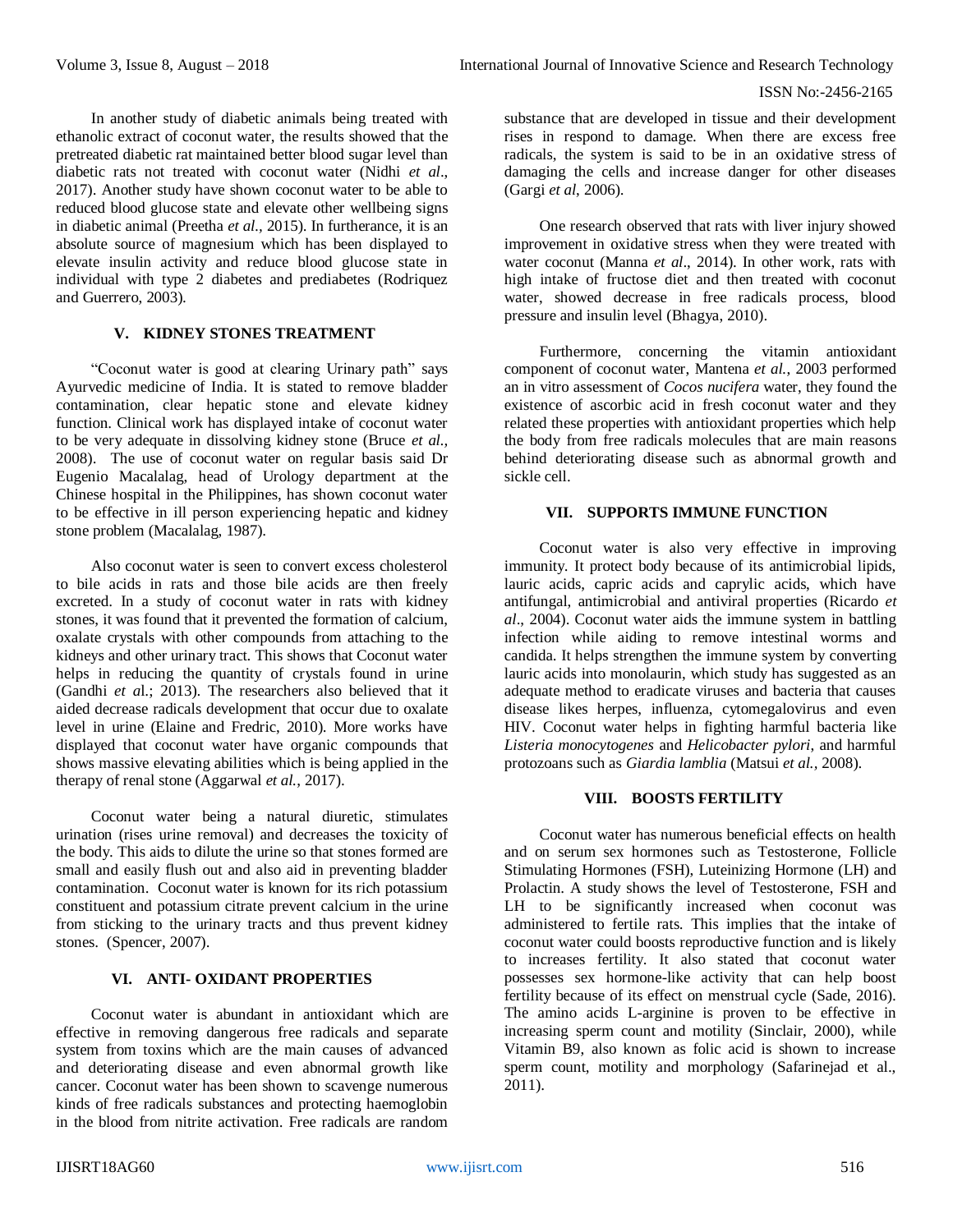## **IX. PROMOTE HEALTHY HEART**

Coconut water has been found to have blood pressure benefits and potentially decrease the risk of blood clots forming in the arteries as it contains high levels of mineral ions especially potassium that has been found to help prevent heart attacks (Anurag *et al*, 2003). In the West Indian Medical Journals, coconut water is seen to be effective in treating hypertension. The research involved participation of 28 individuals who are tested for 14 days without treatment, followed by another 14 days with treatment. The study showed remarkable finding as the group who drank coconut water showed a decrease in both systolic and diastolic pressure (Alleyne *et al*., 2005).

## **X. AIDS IN HIV-AIDS TREATMENT**

It is believed that coconut water aids in the quick absorption of drugs and makes their peak concentration in the blood easier by its electrolytes effect and plays an instrumental role in reducing the susceptibility of HIV patients. Preliminary research shows an indication of this effect of coconut component in reducing the viral load of HIV patients (Li *et al.,* 2009). The HIV-AIDS organization has documented that in most HIV-AIDS patients, the viral load fell to undetectable levels, when they took coconut component or when they added coconut water to their anti-HIV medication (antiretroviral); the medication that had previously not been active became effective (Matsui *et al*., 2008).

### **XI. NUTRACEUTICAL PROPERTIES**

Also concerning Nutraceutical effect, coconut water was found to reduce histopathological changes in the brain induced by hormonal imbalance in menopausal women (Redenahmad *et al.,* 2009). It is also known to contain the neurotransmitter GABA which has anti- anxiety, anti- convulsive and relaxing effect to the body.

#### **XII. COCONUT (COCOS NUCIFERA) WATER AND SICKLE CELL DISEASE**

According to a 2016 study on the therapeutic efficacy of coconut water in sickle cell patients, the extract is said to correct anaemic condition by stimulating haemoglobin synthesis, production and early release of immature red blood cells to the blood stream as a result of the presence of reducing compounds. This research shows that coconut water contains mucilage and reducing compounds which is a good therapeutic efficacy and may be considered as remedy to anaemia (Tchongu *et al.,* 2016). Similarly, another 2016 study published in the Journal of African Association of Physiological Sciences showed how sickled erythrocytes resisted osmotic lysis and how the resistivity at different potential tonicities were observed as fresh *Cocos nucifera* water was used as test and physiological salt as control ((Ajayi and Igwilo, 2016). It was discovered that with fresh or tender *Cocos nucifera* water, there was a remarkably resistance

significant to the osmotic pressure on the red cell membrane thereby reducing the rate of osmotic destruction of the cell during hypotonic stress and it was concluded that this may be a clue towards alleviating haemolytic crisis in sickle cell patients.

Meanwhile, previous study had demonstrated on the relativity of different haemoglobin genotypes on high potassium ion obtained from *Cocos nucifera* water and how it could possibly inhibit Na<sup>+</sup>/k<sup>+</sup>- ATPase enzyme activities within the membrane of sickled haemoglobin, thereby allowing for higher potassium efflux and influx of sodium, chloride and water to account for the rehydration/sickling – reversal process (Ajayi and Arishe, 2015). Expert had suggested that coconut water is a rich source of potassium and chloride ions and Ajayi *et al*., 2010 proposed a membrane counter transport for potassium and chloride ions by demonstrating a significant rehydration channel for sickle cell erythrocytes with different high potassium- isotonic solution. It was concluded that the composition of *Cocos nucifera* water could be employed to block the major pathway in which sickle cells could easily be dehydrated before sickling process.

In a 2016 study published in the Physiological Association Journals, it indicated there was a high resistance to the osmotic lysis of sickled erythrocytes induced by coconut water and has shown that this resistance may be a physiological advantage towards viability and reduction in haemolytic anaemia (Ajayi *et al.,* 2016).

In another study, it was found that coconut water which is rich in vitamins, minerals and trace element ( including Zinc, Selenium, Iodine, Sulfur and Magnesium) could be a potent inhibitors of sickle cell haemoglobin polymerization and could equally improve the oxidant status of sickle cell erythrocytes ( Nwaoguikpe and Braide, 2012). Further research on the antisickling effects of coconut water by Ajayi and Ogbee demonstrated a significant rehydration of sickled erythrocytes with high potassium- isotonic solutions and a possible remarkable reversal of the sickled shaped erythrocytes.

A study on the therapeutic efficacy in anaemia was performed and the results of the constituent analysis revealed the presence of tannins, flavonoids, leucothocyanes, quinone derivatives, reducing compound and mucilage. The extract was shown to correct anaemia completely before two weeks by stimulating haemoglobin synthesis, production and early release of immature red blood cells in the blood stream. The study shows that coconut water have a good therapeutic efficacy and may be considered for treatment of anaemia (Tchongu and Senou, 2016).

Previously, studies has shown the presence of L-arginine (300mgL-1) in coconut water which is said to have a cardio protective effect through its production of nitric oxide, which favors vaso relaxation (Girish et al., 2010). Another study also investigated the production of nitric oxide from its precursor-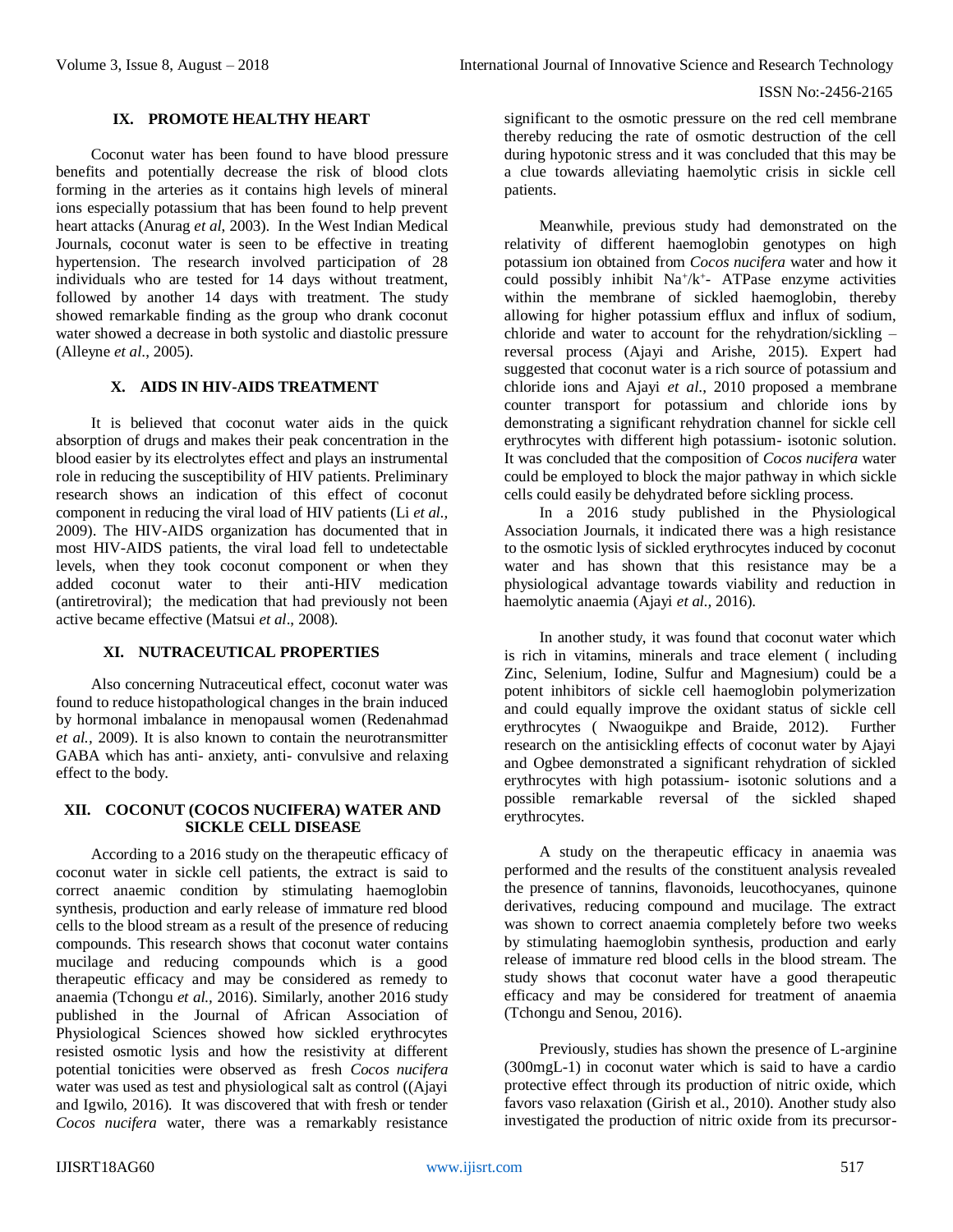arginine which is in abundant in coconut water to be able to relax the blood vessels (Sagar *et al.,* 2011) and according to researchers at the Duke University and Howard Hughes Medical Institute who attributed the pains associated with sickle cell anaemia to decrease in production of nitric oxide from the sickle cell membrane. They also stated that sickled or distorted membrane has no ability to produce nitric oxide and so circulation of blood cells are restricted and oxygen starvation occurs causing the painful episode and ischemia seen in sickle cell patients (National Academy of Science, 2005).

Previous study revealed the treatment of sickle cell disease to include medications to reduce pains and prevent dehydration, arginine, magnesium supplementation, blockage of K+ loss from the erythrocytes to prevent the increase in sickled haemoglobin concentration and reduced sickling hemolysis. Sickled erythrocytes are fragile and dehydrated and they require a delicate balance for minerals and antioxidant to maintain erythrocytes hydration and membrane integrity (Malik, 1999). Studies shows that magnesium (Mg) is effective in reducing not only the painful episode in sickle cell disease but affect the hydration of Red blood cells. Nitric oxide which is derived from arginine has been shown to reduce painful symptoms and also relieve anaemia by causing expansion of the blood vessels to enable easy passage of the blood and this causes less sickling because fewer red cells would be lost to hemolysis (National Academy of Science, 2005).

Previous studies on the benefits associated with coconut water that is of greatest interest for the sickle cell patients is its potential to reduce sickling process by inhibiting the enzyme activities within the membrane of HbS, thereby allowing for significant higher potassium ion by preventing loss of potassium through dehydration. Dehydration causes reduction in the extracellular fluids and a reduction in blood volume and a possible efflux of potassium ion and influx of sodium and chloride ion (Bhagya et al., 2010).

According to another study which demonstrated a decreasing osmotic lysis and an induced increase resistance in erythrocytes from different haemoglobin genotypes (AA, AS, and SS) pre-treated with coconut (*Cocos nucifera*) water, the increase in extracellular concentration of potassium coupled with that of calcium to the intracellular concentration may have reversed the osmotic pressure on the red cell membrane (Brungnara et al., 1993). In the high potassium medium provided by *cocos nucifera* water, it seems probable that hypotonic stress process is slowed and this may indirectly reduce the rate of osmotic destruction of the erythrocytes (Ajayi et al., 2016).

Maintaining the membrane integrity is the bottom line in the control of anaemia in sickle cell disease. Disruption of the membrane integrity arises from fragility, dehydration as well as increased production of reactive oxygen species. Protection

of the red cell membranes from free radical- mediated oxidative stress is crucial to the successful management of sickle cell crises. Certain minerals, copper, iron, magnesium, selenium as well as some antioxidant and vitamins have been found to effectively relieve the oxidative stress that prevails in sickle cell disease. Some minerals and vitamins have been found to be beneficial in the control of anaemia under this condition, these include iron (Fe), copper (Cu), zinc (Zn) and folate (Prasad, 2002). Iron is very important in the synthesis of haemoglobin, copper and zinc plays very important roles in Fe metabolism (Prasad, 2002). There has been evidence of low circulating levels of antioxidant vitamins e.g. vitamin E and C in the plasma of HbS patients. Many researchers have reported on the administration of vitamin C to human sickle cells which inhibited the formation of dense cells (Adewoye et al., 2008). Other report proposed that vitamin C prevent Heinz body formation (Jaja et al., 2008). These vitamins and trace element include vitamins C, E, B12, B9, iron ( Fe), copper ( Cu), Zinc ( Zn) are abundant in coconut water ( Jean *et al.*, 2005).

# **XIII. CONCLUSION**

This review shows the use of coconut (*Cocos nucifera*) water to be very effective in the management of various diseases especially sickle cell anaemia. The therapeutic benefits is seen in its ability to alleviate the symptoms and painful crises associated with the disorder. Further studies should be done to actualize the mechanism in alleviating sickle cell crises and also possible ways of harnessing these properties to formulate a pharmaceutical agent that can be beneficial to sickle cell patients.

# **REFERENCES**

- [1]. Adewoye, A. H., Chen, T.C. & Ma, Q. (2008). Sickle cell bone disease. American Journal Haematology. 83, 271- 274.
- [2]. Aggarwal, B., Lamba, H.S. & Ajeet, P.S. (2017). Various Pharmacological Aspects of Cocos nucifera- A Review. American Journal of Pharmacological Sciences, 5, 25-30
- [3]. Aiyeloja, A. A. & Bello, O.A. (2006). Ethnobotanical Potentials of Common Herbs in Nigeria: A Case Study of Enugu State, Nigeria. Educational Research and Review, 1, 16-22.
- [4]. Ajayi, O. I. & Arishe O.O. (2015). Ionic fluxes in erythrocytes membrane of sickle cell anaemia subject at different tonicities. Journal of African Association of Physiological science,3, 94-98.
- [5]. Ajayi, O.I. & Igwillo V.O. (2016). Increased resistance to osmotic lysis of sickle erythrocytes induced by Cocos nucifera (coconut) water. Journal of African Association of Physiological Sciences, 4, 109-112.
- [6]. Ajayi, O.I. & Ogbee J.I. (2010). Reversible effects of coconut water on sickled red blood cells. Abstract 24 of 30th annual conference of Physiological Society of Nigeria, Lagos, Nigeria, 2, 78-83.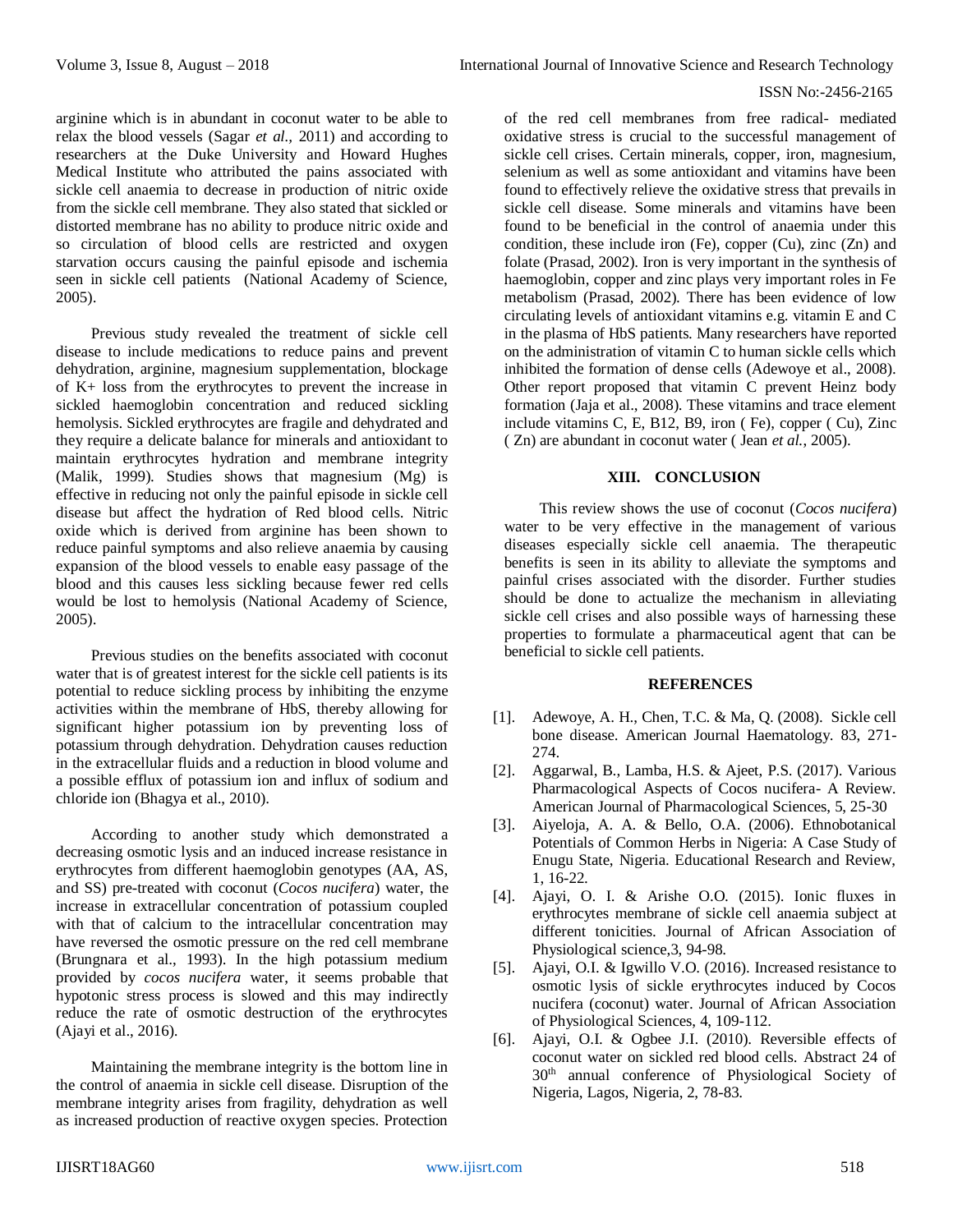- [7]. Alexia, P., Manuel D., Nafissatou D. & Jean-pierre P. (2012). Coconut water uses, composition and properties: A review, Journal of Fruits, 67, 87-107.
- [8]. Alleyne, T., Roache S., Clifford T. & Shirley A. (2005). The control of hypertension by use of coconut water and mauby. West Indian Medical Journal,54, 3-8
- [9]. Aluisio, M. F., Ayla M.C B., Joao S. N. S., Fransico J. Q. M., Marcos C. M., Geoffrey A. C., Raimundo B., & Telma L. G L. (2009). Constituents and antioxidant activity of two varieties of coconut water, 19, 16.-19.
- [10]. Anurag, P. & Rajamohan T. (2003). Cardioprotective effect of tender coconut water in experimental myocardial infarction. Plant Foods for Human Nutrition, 58, 1-12.
- [11]. Anzaldo E.E., Kintinar, Q.L., Racto, P.M, Velesco, R.U., De,C.F & Jacaine, A. ( 1985). Coconut water as intravenous fluids, Phippines Journal Coconut Studies, 10, 31-43.
- [12]. Augustine, S.P. (2007). Wine produced using tender coconut and product, patent U.S 2007/017897 Al, Independent.
- [13]. Bhagya, D., Prema, L., & Rajamohan, T. (2010). Beneficial effects of tender coconut water on blood pressure and lipid levels in experimental hypertension. Journal of Cells and Tissues Research,10, 2139-2144.
- [14]. Bourdeix, R., Konan, J.L & N'Cho Y.P. (2005). Coconut: A guide to traditional and improved varieties, Montpellier, France, 104p.
- [15]. Brugnara C., De. F., & Alper S.L. (1993). Inhibition of ca2+ dependent K+ transport and cell dehydration in sickle erythrocytes by CLT and other imidazole derivatives. Journal of Clinical Investigation, 92, 520-526.
- [16]. Bruce, F. & Vermen M.V. (2008). ''Understand the Benefits of Coconut Juice- Why does it feel so good?'['www.cocotap.com/nutrition.](http://www.cocotap.com/nutrition) Retrieved 2 Dec, 2017.
- [17]. Campbell Falck, D., Thomas T Falck., Tutuo T. M.N. & Clem K. (2002). The intravenous use of coconut water. American Journal of Emergency Medicine, 18, 108-111.
- [18]. Coconut Research Center (2004). Uses of Cocos nucifera. www.floridagardener.com, Retrieved 2nd March 2018.
- [19]. Corleone J. (2017). Coconut to stop Diarrhea. Www. Livestrong.com. Retrieved 12 March, 2018.
- [20]. Depeint F. B., Shangari W.R., Mehta R. & O'Brien P.J. (2006). Mitochondrial function and toxicity: Role of B vitamins on the one-carbon transfer pathways. Chemical Biology, Interact, 163, 113-132.
- [21]. Elaine M.W. & Frederic, L.C. (2010). Clinical practice calcium kidney stones. The new England Journal of Medicine, 363, 954-963.
- [22]. Evans P. & Halliwell B. (2001). Micronutrients: oxidant/antioxidant status, British Journal of Nutrition, 85, S67 –S74.
- [23]. Fonseca A.M., Monte F.J.Q., da Conceic M., &de Oliveriraaat, F. (2009). Coconut water (cocos nucifera): A new biocatalyst system for organic synthesis. Journal of Molecular catalysis, Bio Enzymatic, 57, 78-82.
- [24]. Frederic B. P., Martin H. S & David C. R. (2017). Sickle cell disease (review). The new England Journal of Medicine, 369, 1561-73.
- [25]. Gandhi M., Aggarwal M., Puri S. & Singla S. K. (2013). Prophylactic effect of coconut water (cocos nucifera) on ethylene glycol induced nephrocalcinosis in male wistar rats. International Brazilian Journal of Urology, 39, 108- 17.
- [26]. Gargi, D., Chakrabrorty, M., & Mitra, A., (2006). C6-C1 phenol metabolites in Cocos nucifera. Journal of Plant Physiology, 162, 375-381.
- [27]. Girirsh R. B., Pawan G. N., Punit B., Puya P., Pai K., Rajeev K. S., & Varadaraj G. (2011). Vasorelaxant and antihypertensive effect of Cocos nucifera endocarp on isolated rat thoracic aorta and DOCA salt induced hypotensive rat. Journal of Ethnopharmacology. 134, 50- 54.
- [28]. Jaja, S.I., Kehinde, M.O & Ogungbemi, S.I. (2008).Cardiac and autonomic responses to changes in posture or Vitamin C supplementation in sickle cell anaemia subject. Pathophysiology, 15, 25-30.
- [29]. Jean W.H Yong., LIya G.E., Yan F.N.G & Swee N. T. (2009). The chemical composition and biological properties of coconut water, Molecule, 114, 5144-5164.
- [30]. Li Q., Estes J.D., Schlievert, P.M., Duan L.N. Southern, P.J., Peterson, M.L., Schultz-Darken, N.M., Brunner, K.G, Carlis J.V. & Haase, A.T. ( 2009). Glycerol monolaurate prevents mucosal HIV transmission, Nature, 458, 1034-1038.
- [31]. Macalalag, E.V. & Macalalag A.L. (1987). Young coconut water for reanalysis for Urinary stone dissolution. International surgery.72, 247-8.
- [32]. Mallik, P. (1999). Nutrition and Haematopoiesis: An overview, workshop on Nutrients Metabolism in genetic Anaemias, NHLB, May 24-25, Bethesda, USA.
- [33]. Manna K., Khan A., Das D.K., Kesh S.B., Das U., Ghosh S., Dey R.S., Saha K.D., Charkraborty S., Dey S. & Chattopadhyay ( 2014). Protective effect of coconut water concentrate and its active component shikimic acid against hydroperoxide mediated oxidative stress. Journal of Ethnopharmacology in Press, 4, 72-5.
- [34]. Mantena S.K., Budduri S. R., Siripurapu K.B. & Unnikrishman M.K. (2003). In vitro evaluation of antioxidant properties of Cocos nucifera water.Food/Nahrung, 47, 126-131.
- [35]. Matsui K.N., Gut J.A., de Oliveira P.V., & Tadini C. C. (2008). Inactivation Kinetics of polyphenol oxidase and peroxidase in green coconut water by microwave processing. Journal of Food Engineering, 88, 169-176.
- [36]. National Academy of Science (2005). Breakthrough of Sickle Cell Anaemia. Arginine supplementation. Journal of National Academy of Science, 45, 244-49.
- [37]. Nidhi T., Vikas H., Anjali H., & Sachin M. (2017). Evaluation of antidiabetic potential of ethanoic and aqueous extract of Cocos nucifera endocarp. World